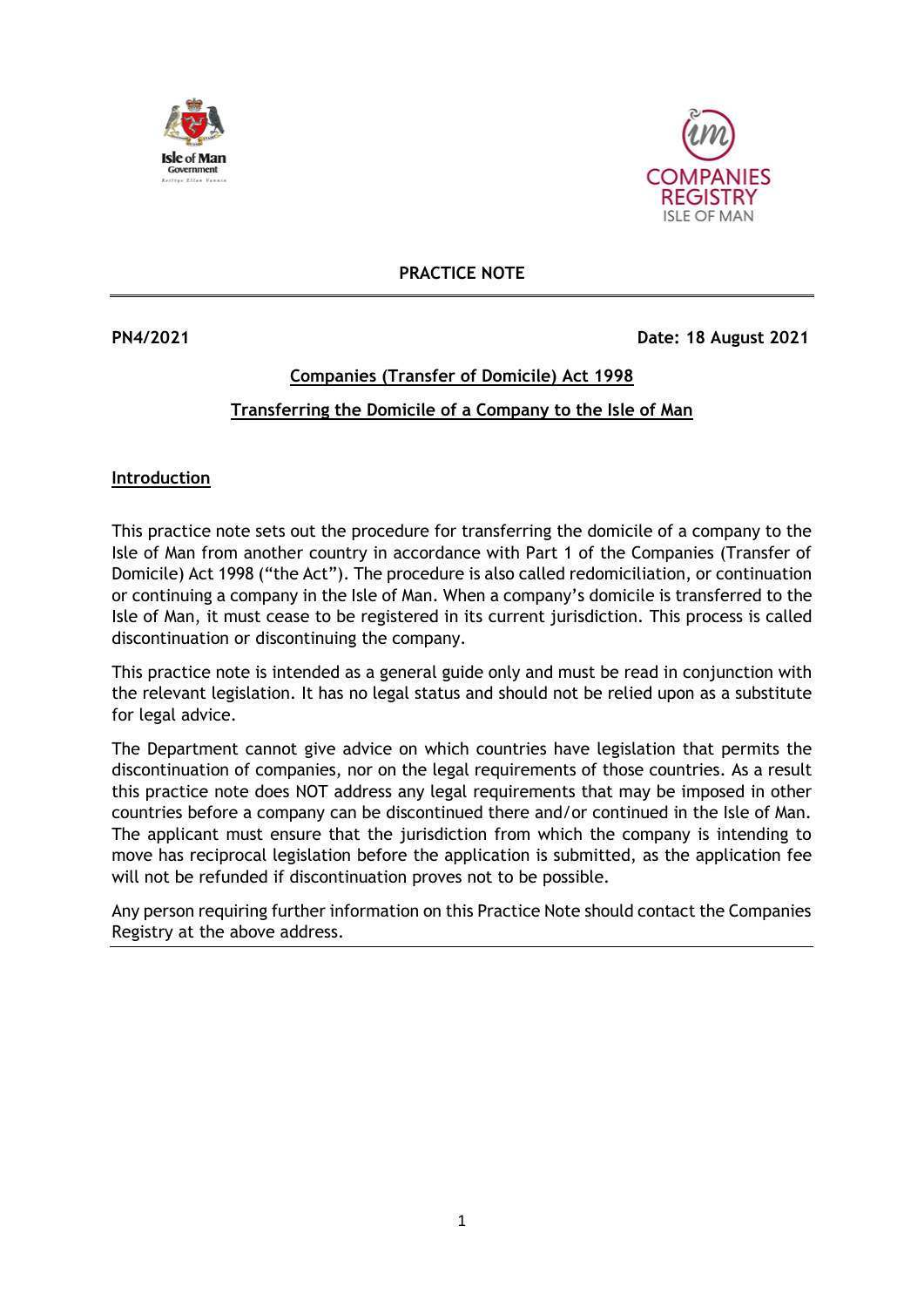## **Contents**

- **1. What should I do before submitting the Application?**
- **2. Which documents need to be filed as part of the Application?**
- **3. Registering the Memorandum of Continuance**
- **4. What fees are Payable**
- **5. Further Information**

1. What you should do before submitting the Application

1.1 Any company incorporated outside the Isle of Man can apply to be continued EXCEPT a company that carries on

(1) Insurance business within the meaning of Section 34 of the Insurance Act 1986 or

(2) such other business as may be prescribed.

# **1.2 Your attention is drawn to Section 6 of the Act, which sets out the consequences of continuing a company. Briefly, these are**:

1. The property of the company continues to be the property of the continued company.

2. The continued company continues to be liable for all its existing obligations.

3. Any existing cause of action, claim or liability to prosecution in respect of the company is unaffected.

4. Any civil, criminal or administrative action or proceeding pending by or against the company is unaffected.

5. Any conviction against, or any ruling, order or judgement in favour of or against the company may be enforced by or against the continued company.

6. The registration of the continued company does not create a new legal entity or prejudice or affect the continuity of the company.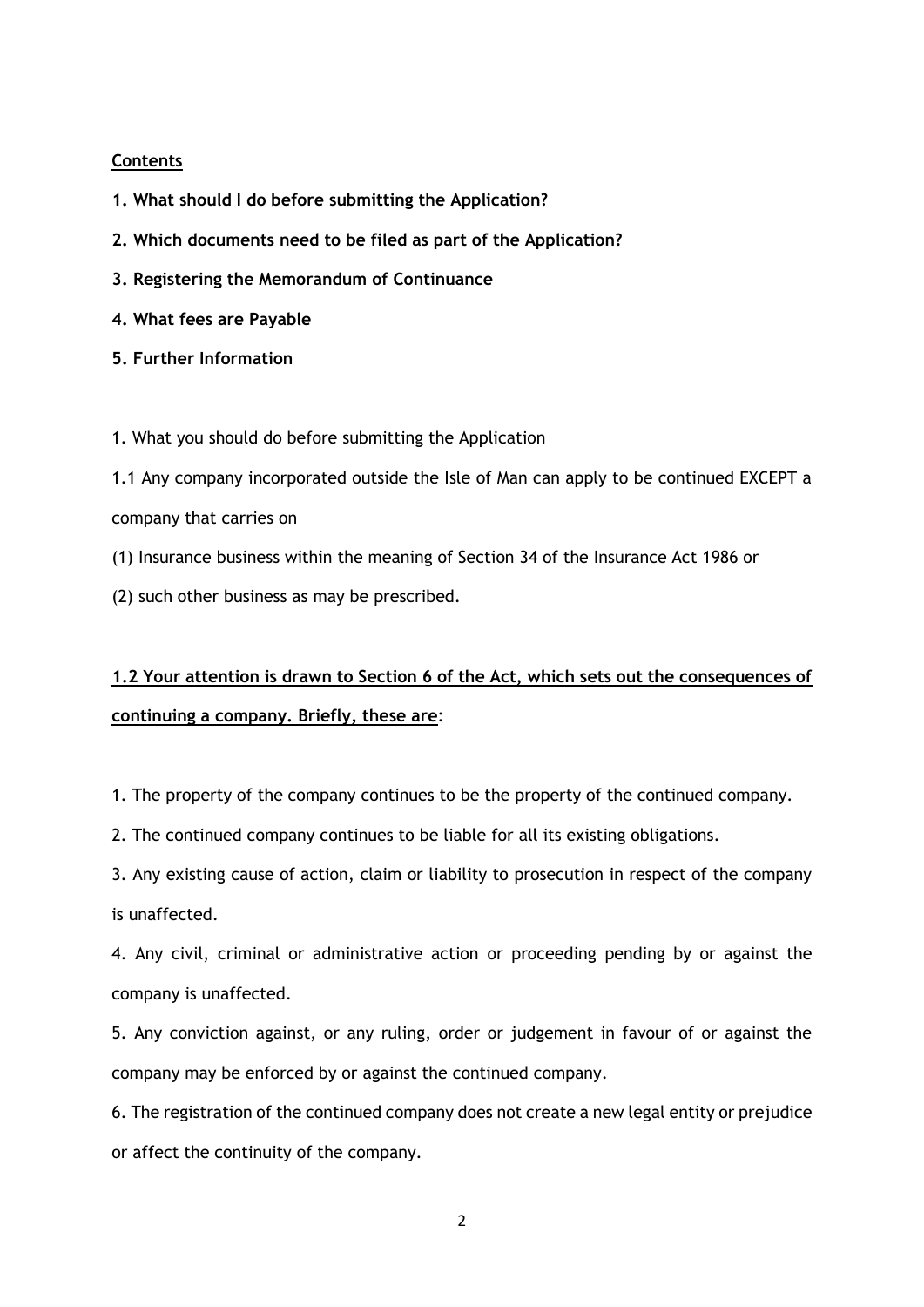7. There are also provisions relating to the laws of evidence and rules of procedure in pursuing a claim against the continued company and for the reciprocal enforcement of judgments.

## 1.3 **Before applying to the Department for its consent, you must ensure that the following things have been done:**

1. You must complete the Application Form (see 2.1 below).

2. You must complete a Memorandum of Continuance. This is included in the Application Form referred to in 1.3.1. Part A of this document is the equivalent to the Memorandum of Association, and the type used will depend on whether the company is to be limited by shares, guarantee or is limited by guarantee and has a share capital.

Part B is divided into two parts and must be completed in all cases. Section One contains details of the proposed directors, secretary, registered office and outstanding indebtedness in respect of any registerable charges. Section Two contains a breakdown of the nominal and issued share capital (if any).

3. You will need to obtain proof from the appropriate authorities in the country of incorporation that the company has obtained all the necessary authorisations to enable it to make the application. If this proof is not in English, then a certified translation will be required. **Please note that applications involving a transfer from Guernsey must contain the consent of the Guernsey Registrar, no other proof will be accepted.**

4. You will need to complete on a Form 47 (or other charge registration form, if appropriate) giving details of all the outstanding charges to which Section 79 of the Companies Act 1931 would apply had the company been incorporated in the Isle of Man. Also, you will need to obtain the written consent of the chargeholders to the making of the application and to the order of registration of the charges (see 2.1 below).

3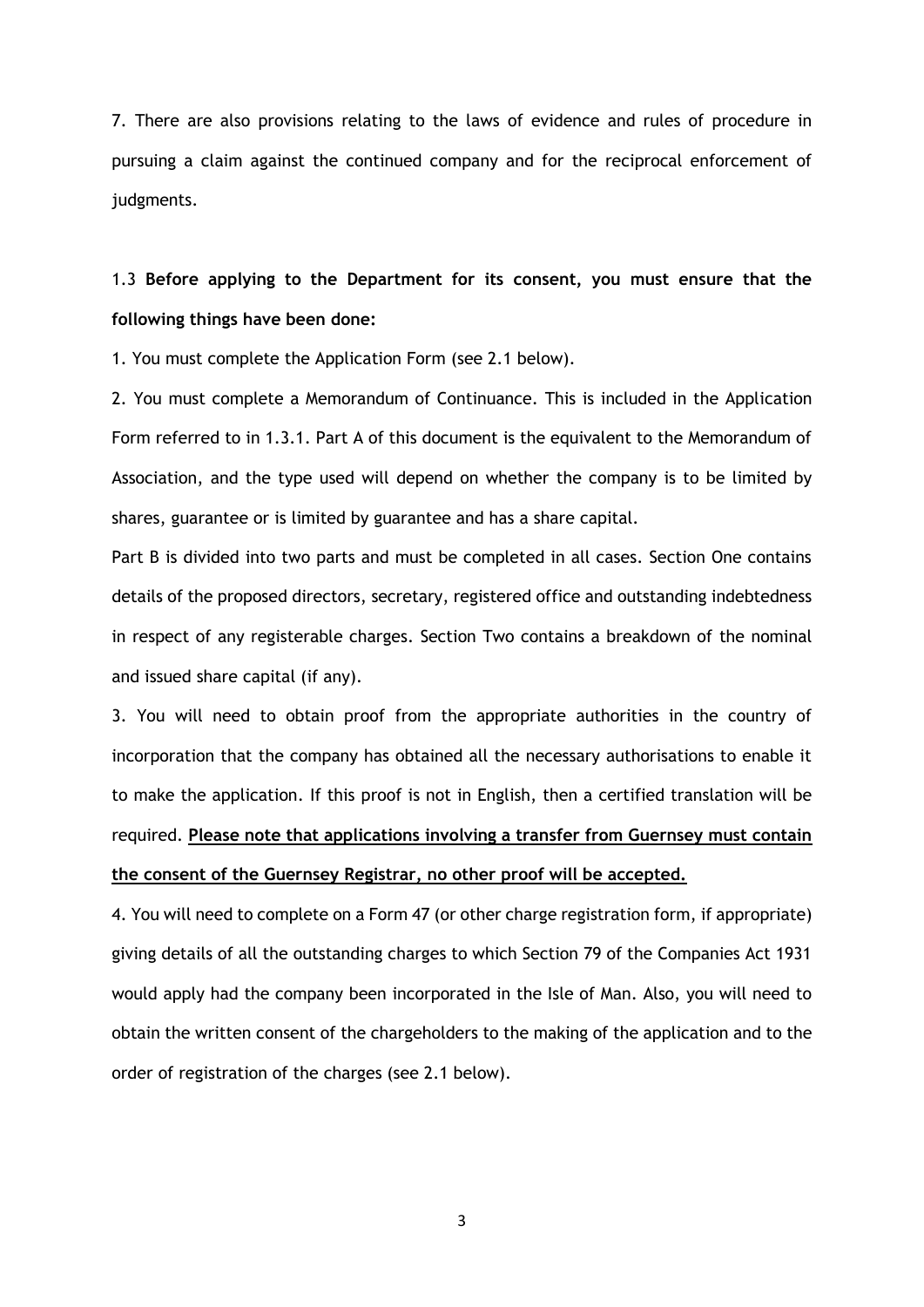5. You must arrange for a notice to be published in two newspapers published and circulating in the Isle of Man and one newspaper circulating in the country in which the company is incorporated **not more** than three months prior to the application. These notices must show the company's intention to be continued in the Isle of Man and to list its name and principal place of business.

6. You must arrange for an advocate to sign a certificate to the effect that he has made such enquiries as are reasonable and that the application complies with the requirements of the Act and that all matters precedent and incidental thereto have been complied with. In this context, "Advocate" includes a registered Legal Practitioner.

7. You must arrange for the company to make a statement as to the nature of its current business.

8. You must obtain a certified copy of the Certificate of Incorporation or Registration of the company and of the Memorandum and Articles of Association (or the documents which constitute the company) from the competent authorities in country where the company is currently registered. If these documents are not in English, then a certified translation will be required.

9. You will need to prepare Articles of Association for use in the Isle of Man. If no articles are submitted, then the appropriate Table in the Companies (Memorandum and Articles of Association) Regulations 1988 will apply.

10. If the company is involved in any activity that is regulated or licensable in the Isle of Man, it should contact the appropriate regulator or licensing body at an early stage to ensure that there are no regulatory issues. The Companies Registry cannot comment on the regulatory implications of the redomiciliation where the activity of the company is or may be regulated by the Isle of Man Financial Services Authority. If you need guidance on this aspect of the application, please contact a member of the Authority's Authorisations Team on 646000 or send an e-mail to [info@iomfsa.im](mailto:info@iomfsa.im)

4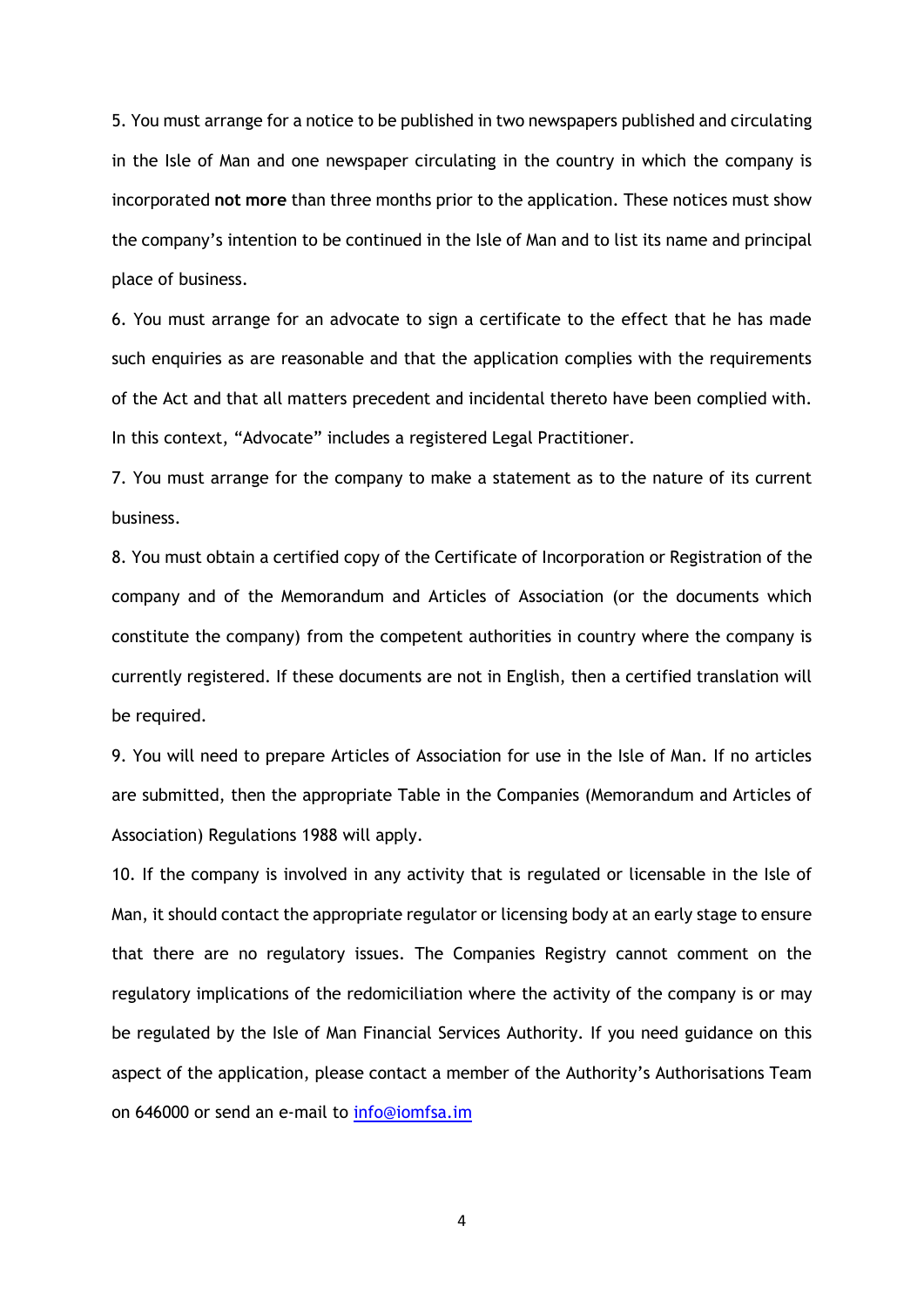**1.4 PLEASE NOTE – The items listed above relate ONLY to the procedure for applying to the Department for its consent to the transfer. This paragraph does NOT cover any other legal and/or financial enquiries that you ought reasonably to make depending on why you wish to transfer the domicile of the company to the Isle of Man**.

#### 2. **Documents to be filed with the Application**

2.1 There is an Application Form (see 1.3.1) to be completed by the person applying for the Department's consent. The form can be downloaded from the Department's website www.companiesregistry.gov.im >Company Forms >Transfer of Domicile

Copies of the Act and a Practice Note (see 1.3.4), which sets out the procedure for registering a charge are also available on our website.

2.2 The following documents need to be submitted to the Department with the application form:

1. The Memorandum of Continuance (1.3.2).

2. Authorisation to discontinue in country of incorporation **(for applications from Guernsey, proof of authorisation to discontinue will ONLY be accepted from the Guernsey Registrar).** (1.3.3).

3. A copy of the audited financial statements of the company prepared up to a period less than one year before the application date. If the company is not required by law to have its accounts audited, evidence of that will need to be submitted with the unaudited accounts.

4. The Form 47 in respect of outstanding charges and the written consent of the chargeholders (1.3.4).

5. Copies of the notices published in the newspapers. The copies must show the name of the newspaper and the date of publication (1.3.5).

6. The Advocate's certificate (1.3.6).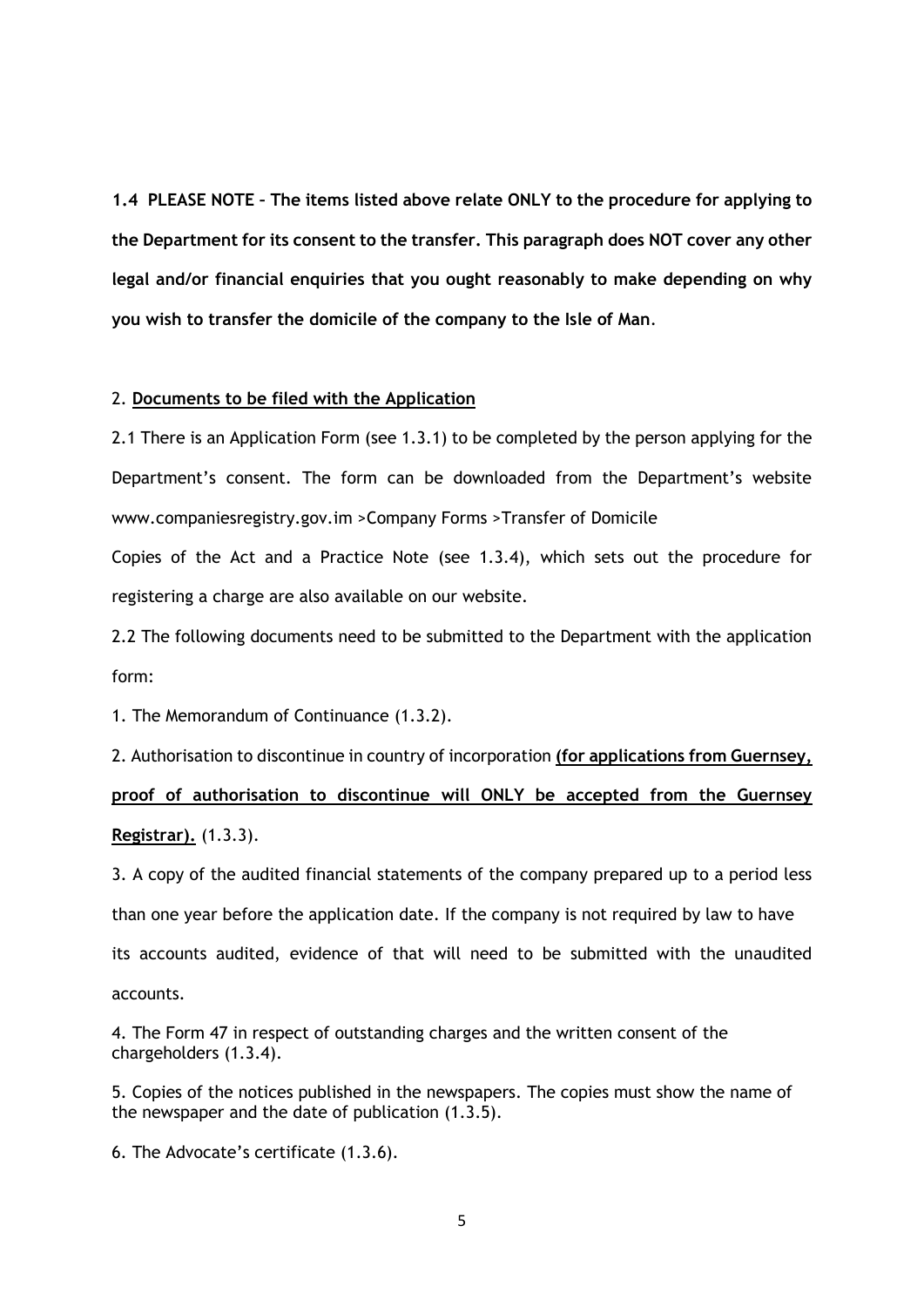7. Statement of nature of current business (1.3.7).

8. An organisation chart identifying the company and any subsidiary, parent or ultimate holding company (if applicable).

9. Certified copies of the Certificate of Incorporation and the Memorandum & Articles of Association (1.3.8).

10. A copy of the new Articles of Association (1.3.9).

11. Where the company is a subsidiary of another company, a copy of that company's accounts made up to a date not more than fifteen months before the application date.

**It would greatly assist us, and significant time will be saved, if the application is compiled and submitted in a file with dividers (numbered as above) separating each of the above documents. If a divider is empty, something may be missing. Preparing the application in this form will not only ensure you have prepared, gathered and submitted all of the required documents, it will hasten its processing when we receive it as time will not have to be spent identifying the various documents and ordering them.**

2.3 A checklist of the documents to be submitted is included in the Application Form downloadable from the Department's website.

2.4 The Department will consider the application and either grant its written consent or refuse the application.

2.5 If the Department approves the application, you will be provided with 2 original letters of consent. One is for the authorities in the original country and the second is to be returned to the Department when you file the Memorandum of Continuance (see section 3.2 below).

2.6 If the Department refuses the application, you have the right under Section 14 of the Act to apply to the Treasury for a review of that decision.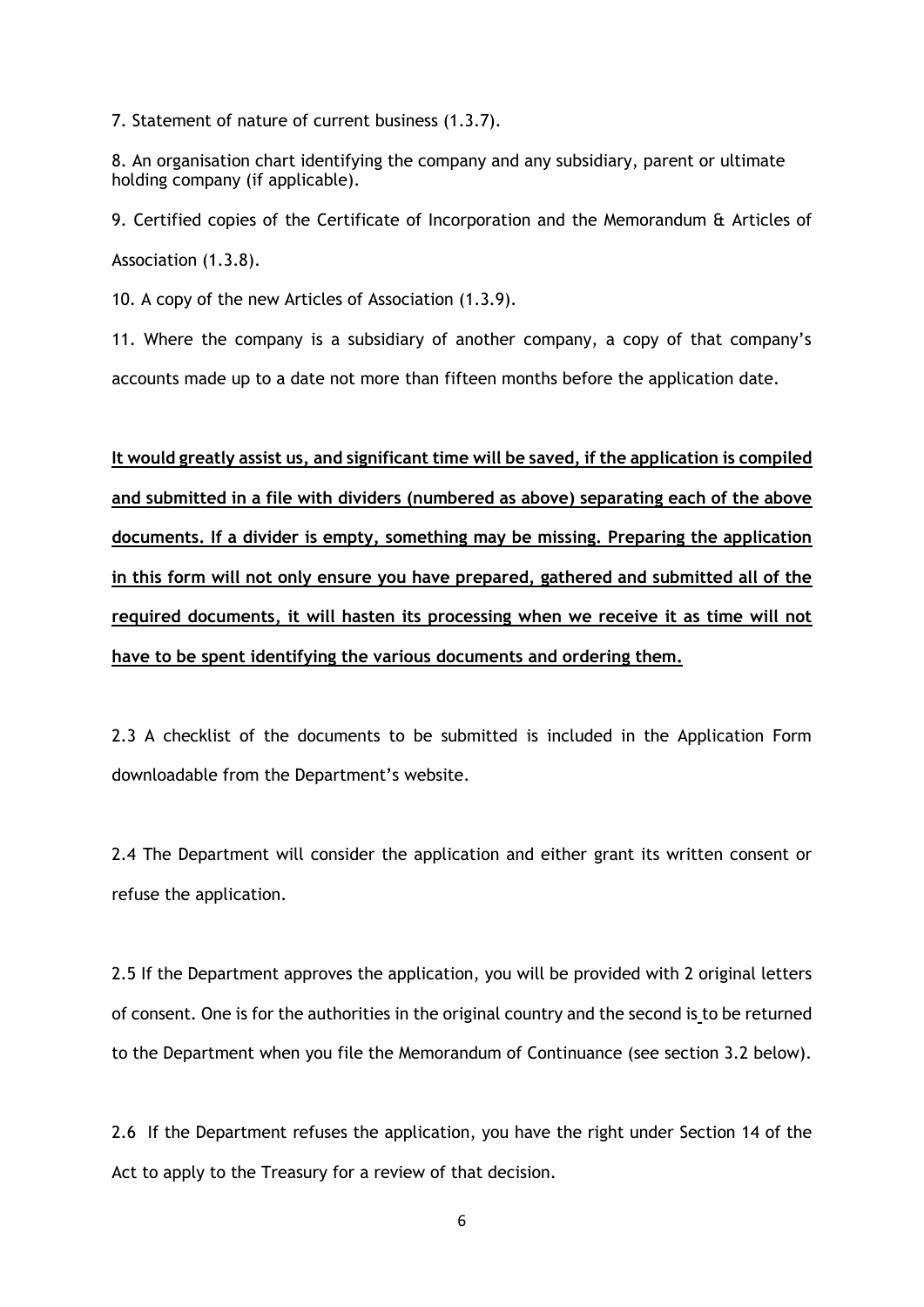#### **Registering the Memorandum of Continuance**

3.1 When you have received the written consent of the Department to the transfer, there is a time limit of three months for you to complete the procedures for the continuation of the company in the Isle of Man. As the Department's consent expires by law after three months, failure to have the company continued or to submit the Memorandum of Continuance within the prescribed time period means that the company cannot be continued in the Isle of Man. In such circumstances, a fresh application would need to be made to the Department. The Department cannot comment on, and will accept no liability for any legal implications of a failure to have a company continued in the Isle of Man.

3.2 The following documents must be delivered to the Department within three months of the Department giving its consent (see 3.1 above):

1. The completed Memorandum of Continuance.

2. The consent of the Commission (see 2.5 above).

3. The Articles of Association (if any) that comply with the Isle of Man Companies Acts.

4. The Form 47 (or other prescribed form) containing details of the outstanding charges.

5. A statutory declaration dated not more than seven days before such delivery by a director of the company stating that there has been no material change in the information contained in the documents originally submitted with the application. If there has been any material change, the Department will reconsider the application in the light of such changes.

3.3 On delivery of these documents, the Department will issue a certificate of registration to the company. This certificate will be deemed to provide conclusive proof that all the requirements of the Act have been complied with and that the company is duly continued.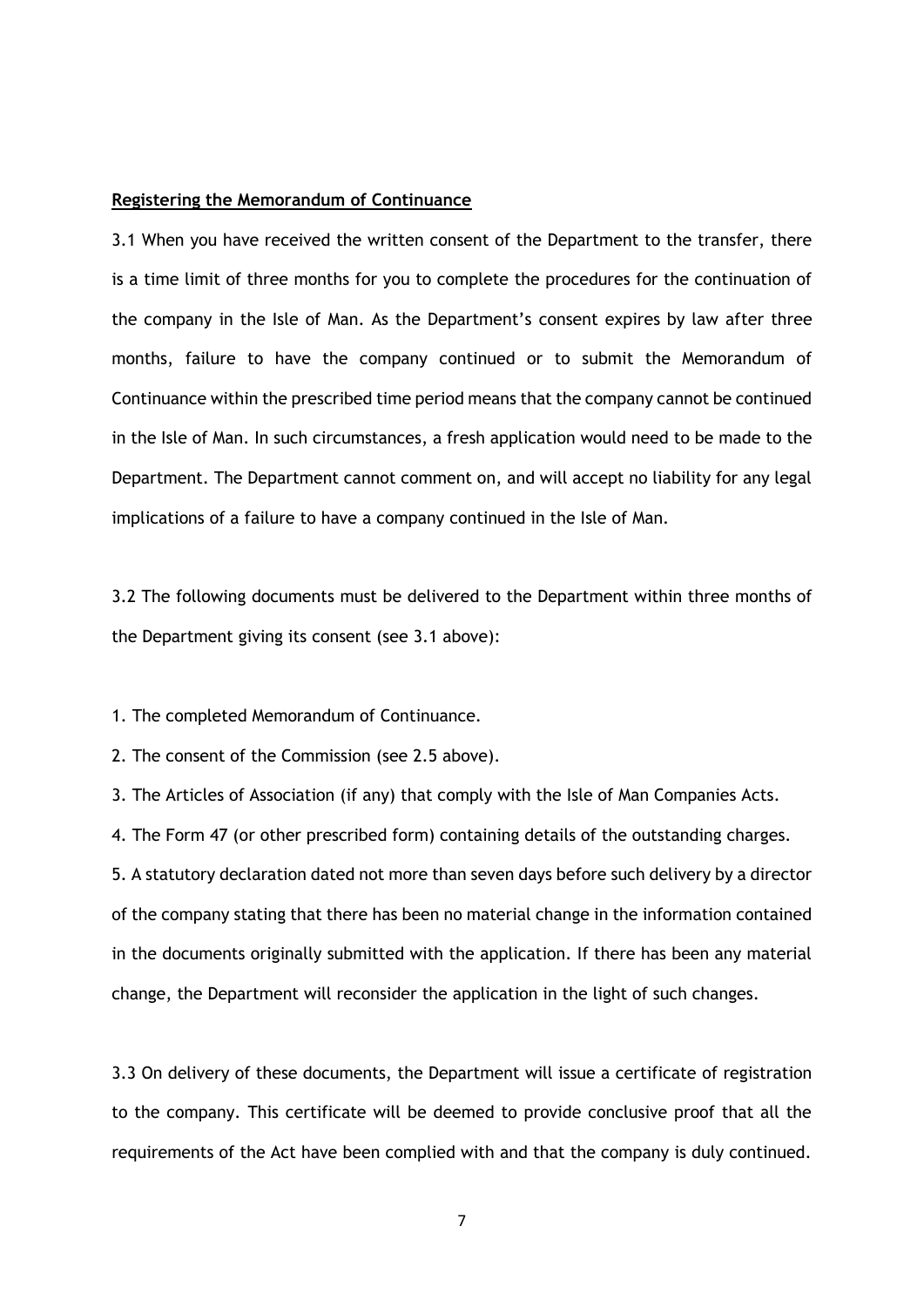From the date shown on the certificate of registration, the Companies Acts 1931 to 2004 and all other laws of the Isle of Man shall apply to the company. The Department will enter in its Register of Charges, details of the outstanding charges and issue a Certificate of Registration for each one.

3.4 Once the company has been registered in the Isle of Man, it must forward within fourteen days a copy of the Certificate of Registration to the competent authorities in its former country of incorporation.

## 4. **Fees payable**

A fee of £100 is payable on submission of the application. This fee is non-refundable should the application be withdrawn or refused.

There is no filing fee payable on registration of the Memorandum of Continuance.

A duplicate copy of the certificate of registration costs £15.00.

### **5. Further information**

Our staff will willingly answer general queries by telephone or e-mail but cannot give legal advice. If you require such advice you should consult an Advocate. The telephone number for the Companies Registry is: 01624 689389 and the e-mail address is: [companies@gov.im](mailto:companies.registry@gov.im)

Statutory forms and practice notes are available free of charge from the website: [www.gov.im/categories/business-and-industries/companies-registry](http://www.gov.im/categories/business-and-industries/companies-registry) .

A list of licenced TCSP providers is available on the Isle of Man Financial Supervision Authority website at [https://www.iomfsa.im/register-search/.](https://www.iomfsa.im/register-search/)

Details of Isle of Man Advocates are available from the Isle of Man Law Society at:

Tel: (01624) 662910

E-mail: [enquiries@iomlawsociety.co.im](mailto:iomlawsoc@advsys.co.uk)

Website: [www.iomlawsociety.co.im](http://www.iomlawsociety.co.im/)